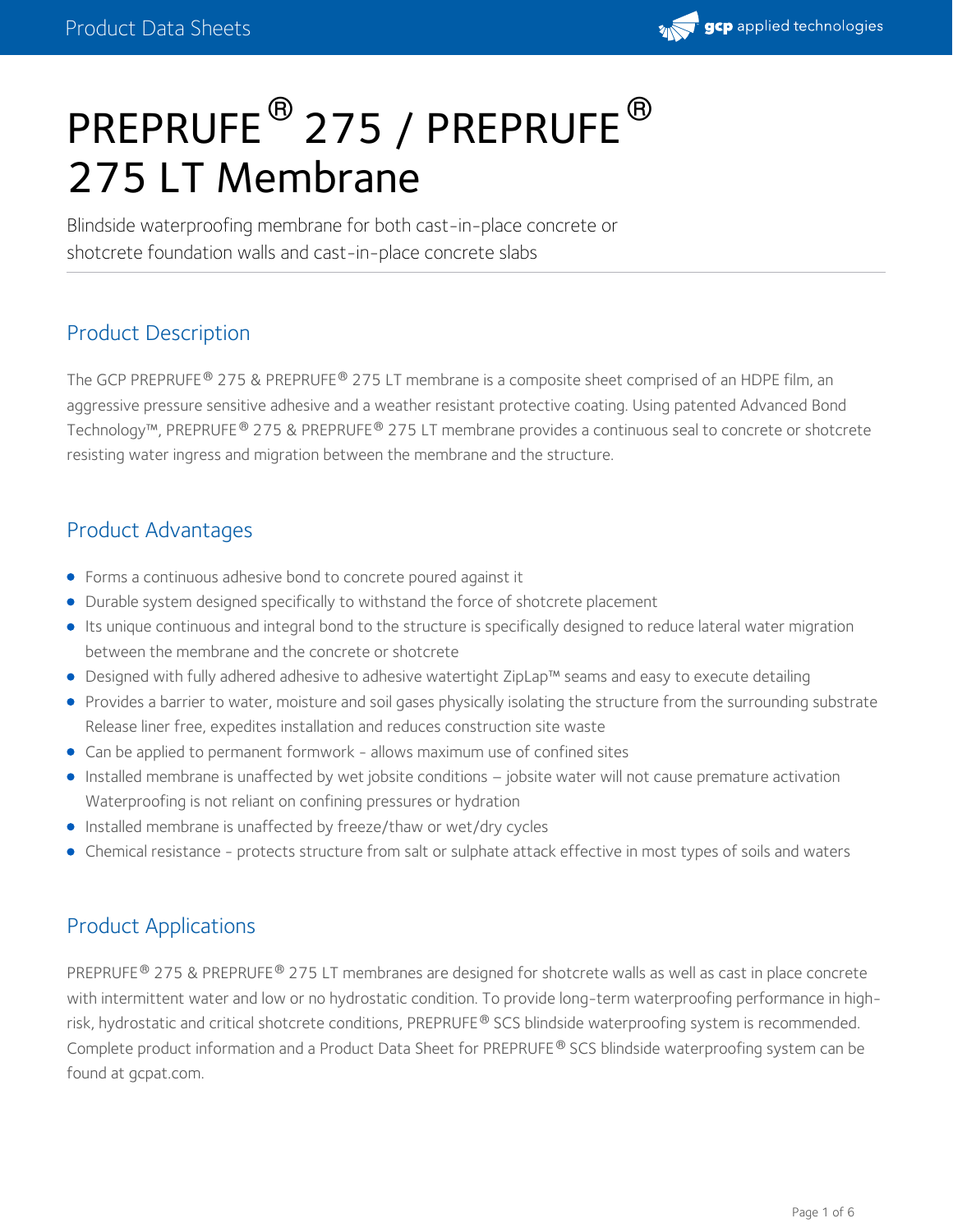

## System Components:

#### Membrane

PREPRUFE  $^{\circledR}$  275 & PREPRUFE  $^{\circledR}$  275 LT waterproofing membrane is for horizontal use below concrete labs, or vertically against timber lagging or other soil retention systems. Intended for both cast-in-place and shotcrete applications.

Ancillary Components (refer to the most current Data Sheets for all system components available on gcpat.com)

- PREPRUFE $^\circledR$  Tape  $-$  4 in. wide tape for covering cut edges, roll ends, penetrations and detailing
- PREPRUFE® CJ Tape 8 in. wide tape for detailing, and may be used at construction joints for optional additional protection
- $\bullet$  BITUTHENE<sup>®</sup> Liquid Membrane for sealing around penetrations, etc.
- ADCOR $^{\circledR}$  Waterstop for joints in concrete walls and floors
- $\bullet$  DE NEEF<sup>®</sup> INJECTO<sup>®</sup> Tube groutable waterstop for non-moving concrete construction joints and penetrations
- **PREPRUFE**<sup>®</sup> Tieback Covers  $-$  preformed cover for soil retention wall tieback heads

## Limitations of Use

- Approved uses include only those specifically detailed in this Product Data Sheet and other current Product Data Sheets that can be found at gcpat.com
- PREPRUFE® 275/LT membranes are not intended for any other use. Contact GCP Technical Services where any other use is anticipated or intended.
- PREPRUFE<sup>®</sup> 275/LT membranes are designed for in-service temperatures below 120°F (49°C).
- For hydrostatic and critical waterproofing applications consider <code>PREPRUFE® SCS</code> blindside waterproofing system for shotcrete applications and PREPRUFE® Plus for cast-in-place concrete applications.  $\,$ See separate Product Data Sheet at gcpat.com.

## Safety and Handling

Users must read and understand the product label and Safety Data Sheets (SDS's) for each system component before use. All users should acquaint themselves with this information prior to working with the material. Carefully read detailed precaution statements on the product labels and SDS's before use. The most current SDS's can be obtained from our web site at gcpat.com.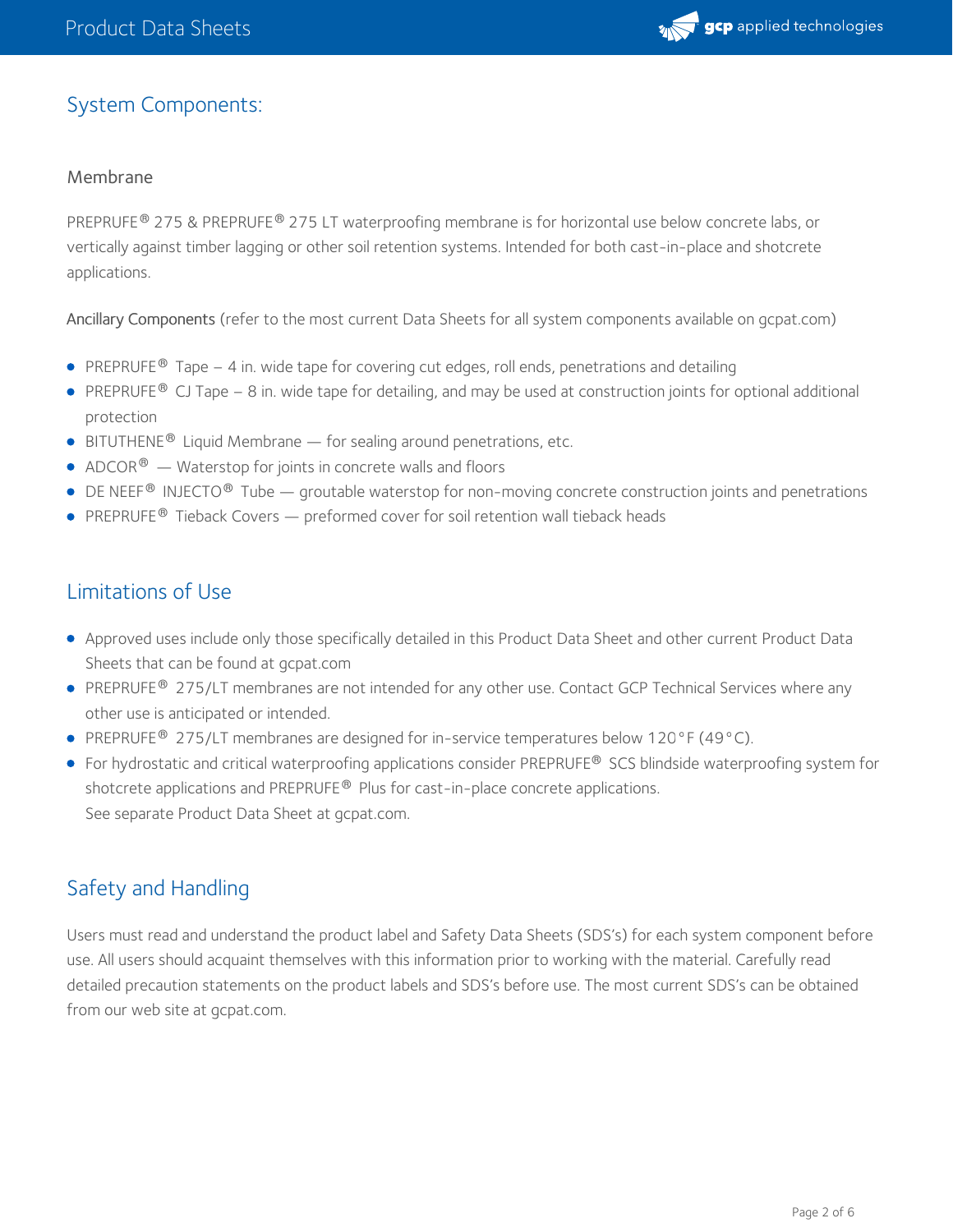

## **Storage**

- Observe 1 year shelf life and use on a first in first out basis
- Store In dry conditions between 40°F (4.5°C) -90°F (32°C)
- **Store off ground under tarps or otherwise protected from rain and ground moisture**
- See TL-0030 "Shelf Life/Storage and Handling of GCP [Waterproofing](https://ca.gcpat.com/solutions/products/preprufe-comprehensive-waterproofing-system/tl-0030-shelf-lifestorage-and) and Air Barrier Products" Technical Letter

## Installation

#### Technical Support, Details and Technical Letters

The most up to date detail drawings and technical letters are available at gcpat.com. For complete application instructions, please refer to the current GCP Contractor Handbook and Literature on (gcpat.com). Documents in hardcopy as well as information found on websites other than gcpat.com may be out of date or in error. Before using this product it is important that information be confirmed by accessing gcpat.com and reviewing the most recent product information, including without limitation Product Data Sheets and Contractor Manuals, Technical Bulletins, Detail Drawings, and detailing recommendations. Please review all materials prior to installation of PREPRUFE® 275 membrane.

Support is also available by full-time technically trained GCP field sales representatives and technical service personnel, backed by a central research and development technical services staff. For technical assistance with detailing and problem solving please contact your local representative. A GCP Representative locater is available at www.gcpat.com.

#### Temperature Requirements

- PREPRUFE® 275 LT membrane can be applied between temperature 25°F to 95°F. Please use PREPRUFE® 275 membrane for application above 95ºF.
- PREPRUFE® Tape LT and PREPRUFE® CJ Tape LT can be applied between temperature 25°F to 95°F. Please use PREPRUFE® Tape HC and PREPRUFE® CJ Tape HC for application above 95°F.

#### Substrate Preparation

- All surfaces It is essential to create a sound and solid substrate to eliminate movement during the concrete or shotcrete placement. Substrates must be regular and smooth, with no gaps or voids greater than 0.5 in. (12 mm). Grout around all penetrations such as utility conduits, etc. for stability.
- Horizontal The substrate must be free of loose aggregate and sharp protrusions. When installing over earth or crushed stone, ensure substrate is well compacted to avoid displacement of substrate due to traffic or concrete pour. The surface does not need to be dry, but standing water must be removed.
- Vertical Use concrete, plywood, insulation, or other approved facing to sheet piling to provide support to the membrane. Board systems such as timber lagging must be close butted to provide support and not more than 0.5 in. (12mm) out of alignment.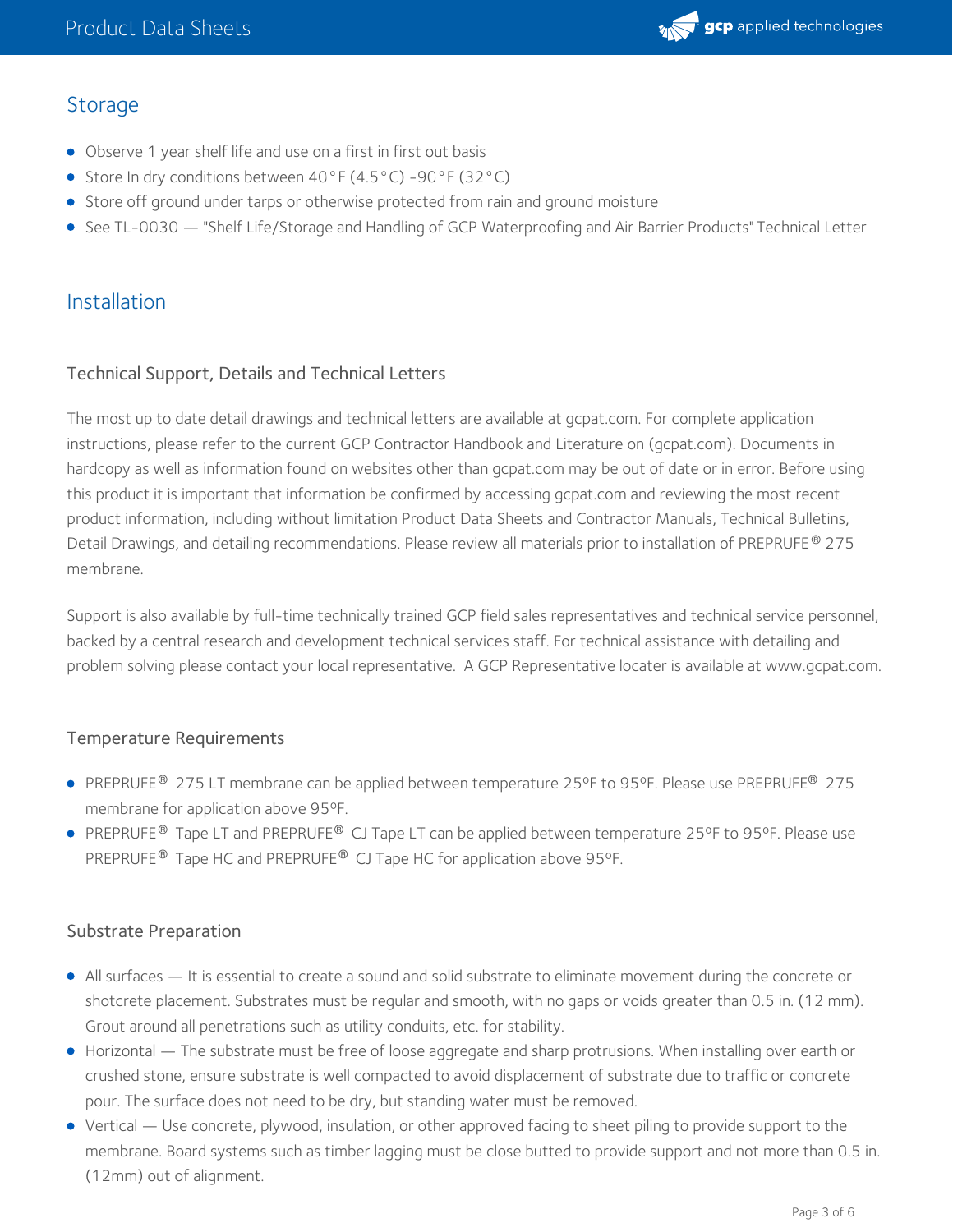

#### Membrane Application

PREPRUFE® 275/LT membranes can be applied in horizontal applications to smooth prepared concrete, or well rolled and compacted earth or crushed stone substrate. Kick out or roll out the membrane, with the HDPE film side to the substrate with the green ZipStrip™ facing towards the concrete pour. End laps should be staggered to avoid a buildup of layers. Leave the green and blue ZipStrip™ on the membrane until the overlap procedure is completed. When completed, remove the release liner. Contact your local GCP representative for further details when installing over carton forms.

Accurately position succeeding sheets to overlap the previous sheet 3 in. (75 mm) along the marked selvedge with the blue ZipStrip™ on top of the green ZipStrip™. Ensure the underside of the succeeding sheet is clean, dry and free from contamination before attempting to overlap. Peel back and remove both the green and blue ZipStrip™ in the overlap area to achieve an adhesive-to-adhesive bond at the overlap. Ensure a continuous bond is achieved without creases, and roll firmly with a heavy roller.

PREPRUFE® 275/LT membrane can be returned up the inside face of slab formwork. To attain a fully bonded system and to allow a tie in with BITUTHENE® self-adhered membrane or PROCOR® fluid-applied membrane to all vertical structural surfaces after removal of formwork. (See PREPRUFE® Technical Letter #TL-0013 "Forming Systems for Use with PREPRUFE  $^\circledR$  Membranes."). Terminate the membrane slightly below the top of concrete/shotcrete wall level in the formwork, no membrane hang-over is allowed (beyond final concrete pour level)

Roll ends and cut edges – Overlap all roll ends and cut edges by a minimum 3in. (75 mm) and ensure the area is clean and free from contamination, wiping with a damp cloth if necessary. Allow surface to dry and apply PREPRUFE® Tape LT (or HC in hot climates) centered over the lap edges and roll firmly. Immediately remove tinted plastic release liner from the tape.

#### Membrane Repair

Inspect the membrane before installation of reinforcement steel, formwork, and final placement of shotcrete. The membrane can be easily cleaned by low pressure power washing if required. Repair damage by wiping the area with a damp cloth to ensure the area is clean and free from dust and other contaminants, and allow the membrane to dry. Repair small punctures and slices (0.5 in. (12 mm) or less by applying PREPRUFE® Tape centered over the damaged area. Repair punctures and holes larger than 0.5 in. (12mm) by applying a patch of PREPRUFE® membrane. Extend the patch 6 in. (150 mm) beyond the damaged area. Seal all edges of the patch with PREPRUFE  $^\circ$  Tape. Where exposed selvedge has lost adhesion or laps have not been sealed, ensure the area is clean and dry and cover with fresh PREPRUFE® Tape. Any areas of damaged adhesive should be covered with PREPRUFE® Tape. All PREPRUFE® Tape must be rolled firmly and the tinted release liner removed.

Slices or relief cuts can be butted or overlapped and repaired by applying PREPRUFE® Tape centered over the edge of the overlap or center of the butt joint. Where it is not possible to create a butt joint or overlap, repair with fresh membrane and PREPRUFE® Tape as detailed above.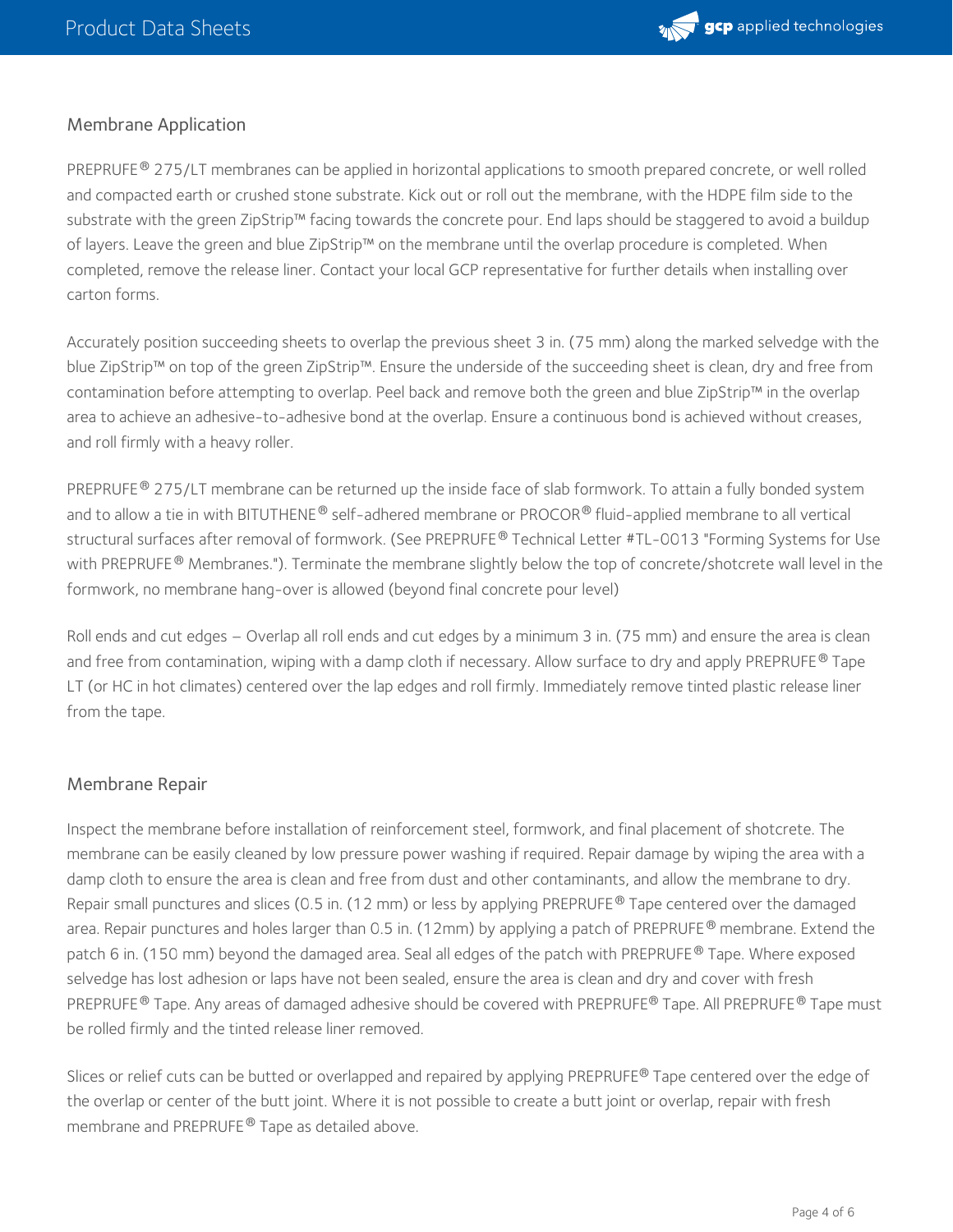

## Reinforcing Steel Anchors

Only compatible rebar supports such as concrete dobies shall be placed against the PREPRUFE® 275/LT membranes. The steel should be tied to the shoring system using GCP approved anchors only.

Contact your local GCP representative for additional information.

### Shotcrete Placement

Ensure the plastic release liner is removed from all PREPRUFE®Tapes.

Under most climatic conditions concrete should be poured within 56 days of membrane installation. Where ambient temperatures will exceed 100ºF (38°C) for more than a total of 7 days, concrete should be placed within 42 days of installation of the membrane. Concrete must be placed and compacted carefully to avoid damage to the membrane. Never use a sharp object to consolidate the concrete.

Important: Prior to concrete or shotcrete placement, ensure that the zip strip liner and any plastic release liner is completely removed from all areas of PREPRUFE® 275/LT membranes and PREPRUFE® Tapes.

It is highly recommended that the PREPRUFE® 275/LT membranes system be included in preconstruction test panels successfully meeting the project specifications. The test panel needs a mean core grade less than or equal to 2.5 as described and defined in ACI 506.2 shall be allowed to place shotcrete against the PREPRUFE® 275/LT membranes. Individual shotcrete cores greater than 3 are unacceptable.

# Supply

| <b>DIMENSIONS (NOMINAL)</b> | ⊛<br>PREPRUFE 275 MEMBRANE                          |  |
|-----------------------------|-----------------------------------------------------|--|
| <b>Thickness</b>            | $0.038$ in. $(0.95$ mm)                             |  |
| Roll size                   | 3 ft 10 in. x 120 ft (1.17 m x 36.6 m) <sup>1</sup> |  |
| Roll weight                 | 102 lbs (46 kg)                                     |  |
| Minimum side/end laps       | 3 in. (75 mm)                                       |  |

Note#1 Individual roll length may vary +/-1%